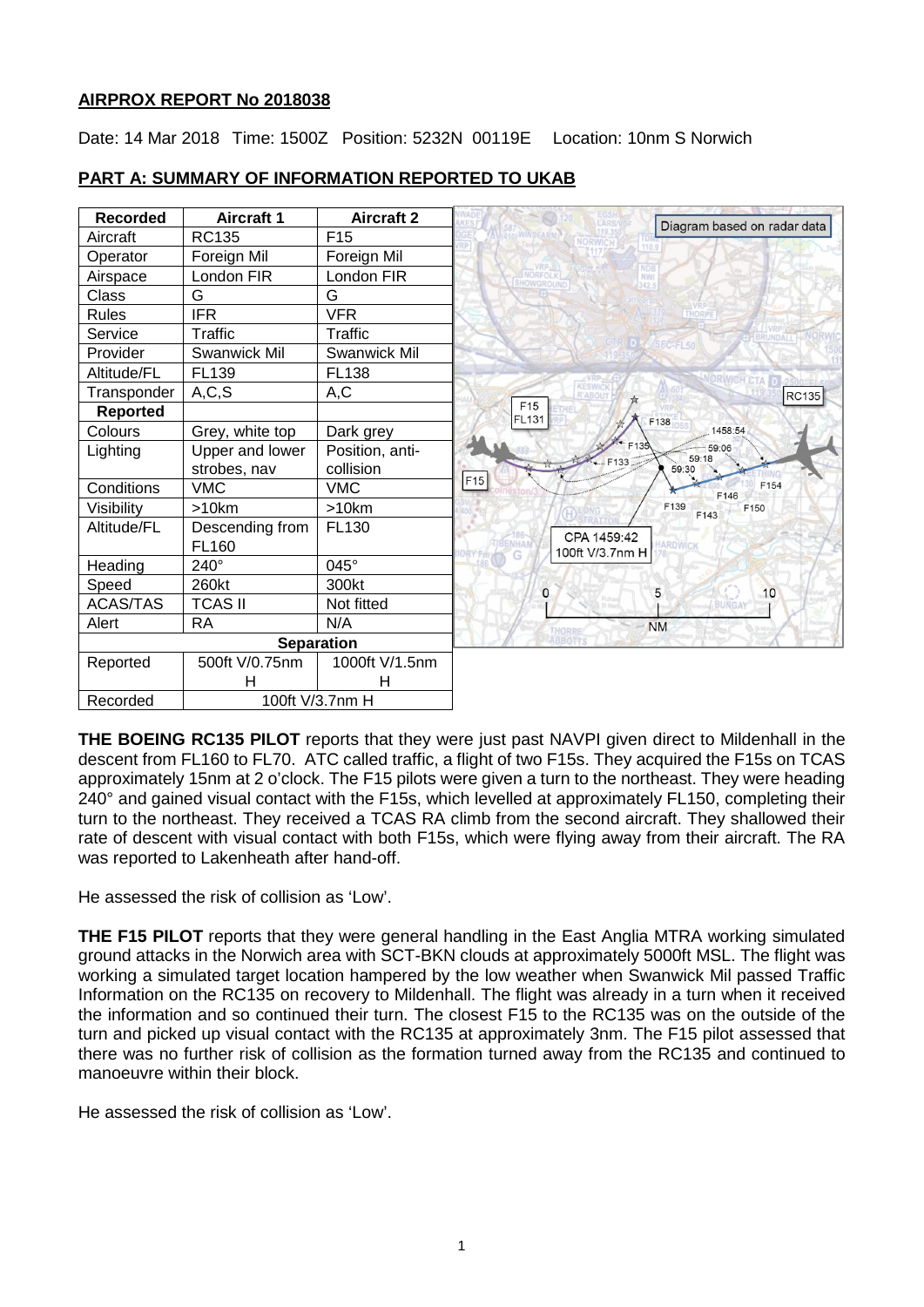**THE SWANWICK MIL TAC RIGHT CONTROLLER** reports that, due to the length of time that had elapsed, he could not recall many significant details regarding this incident. He did remember being fairly engaged with an aircraft joining controlled airspace at ENITO at the time of this occurrence. [Swanwick reported that they were notified of the Airprox, which occurred on 14<sup>th</sup> March on 27<sup>th</sup> March.]

He perceived the severity of the incident as 'Low'.

**THE SWANWICK MIL SUPERVISOR** reports that at the time of this incident occurring he was liaising with Marham ATC and assisting the Overload console. Due to this, he did not witness the occurrence.

#### **Analysis and Investigation**

#### **Military ATM**

An Airprox occurred on 14 March 2018 at approximately 1500 in East Anglia, between an RC135 and an F15. The RC135 was receiving was receiving a Traffic Service from the Swanwick Mil East Tac Controller while in transit to Lakenheath and the F15 was receiving a Traffic Service from the same controller whilst general handling.

At 1448:17 (Figure 1), the RC135 pilot was in the descent to FL70 (passing approximately FL160) and was instructed to squawk 0403 in preparation for a handover to Lakenheath. At this point, the F15s were 14nm west of the RC135 heading east at FL130.



Figure 1: 1448:17. RC135 squawk 0403, F15s 6073/6074.

At 1458:56 (Figure 2), the Swanwick East Controller passed accurate Traffic Information to the F15 pilots, who reported visual with the RC135 8 secs later. No reciprocal Traffic Information was passed to the RC135 pilot; however, the frequencies were cross-coupled so it was possible that the RC135 pilot would have been aware of the F15s.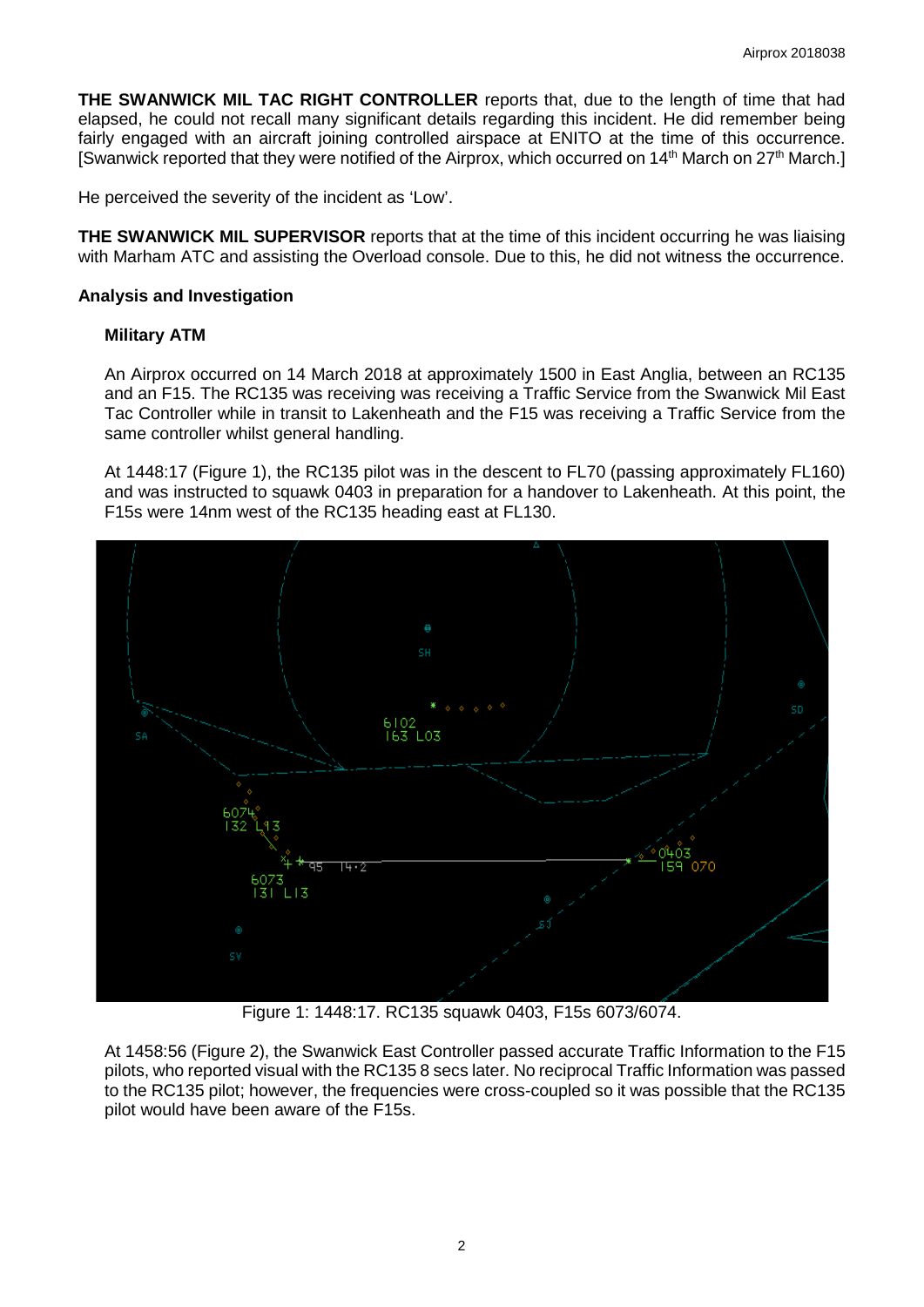

Figure 2: 1458:56.

At 1459:25 (Figure 3), the RC135 pilot was instructed to contact Lakenheath. Separation was 5.2nm horizontally and 1500ft vertically.



Figure 3: 1459:25.

The CPA occurred at 1459:39 (Figure 4); 3.7nm horizontally and 100ft vertically with diverging flight paths.



Figure 4: Geometry at 1459:39.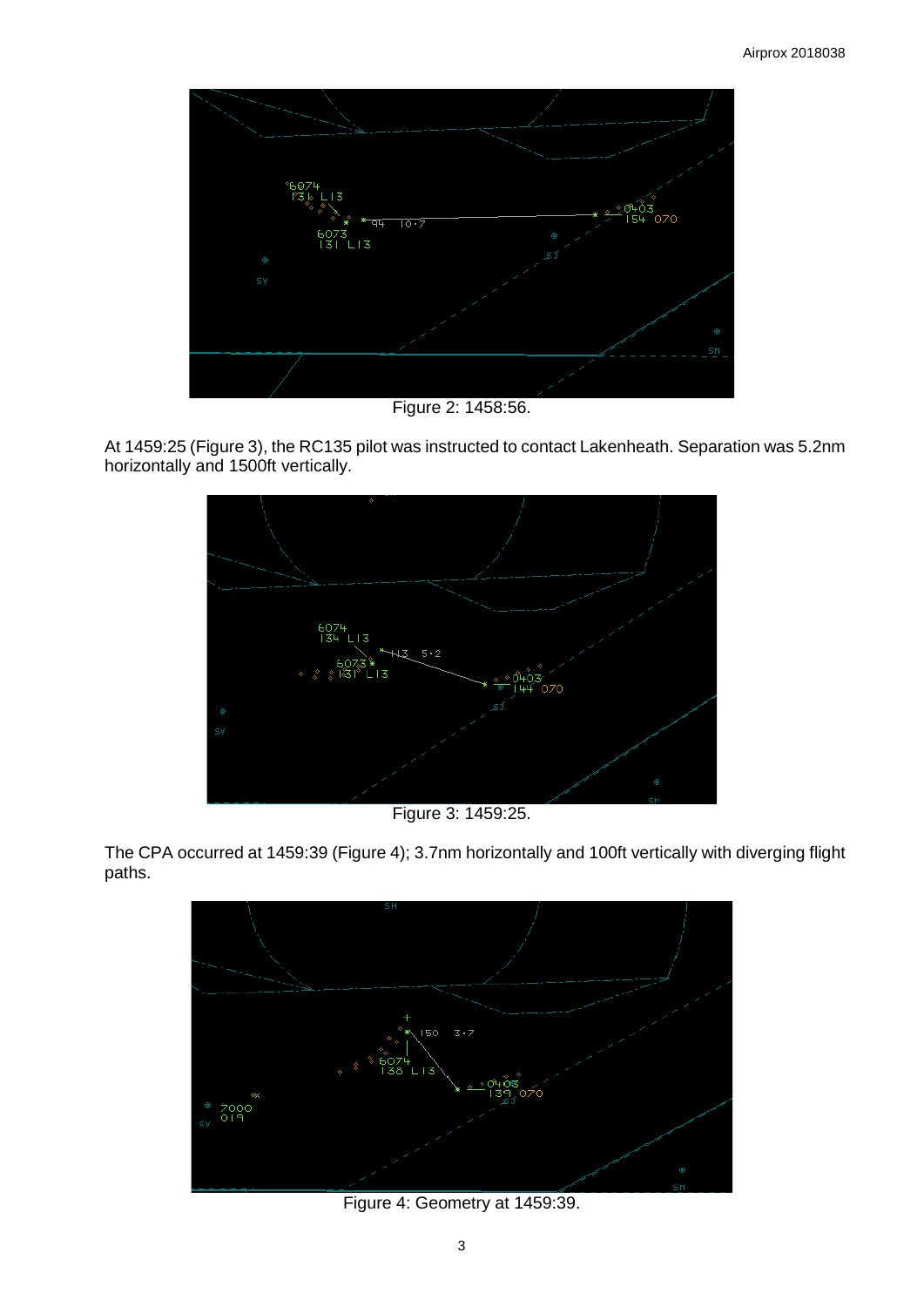The Airprox was not reported on frequency to the controller concerned and the Unit were not informed until approximately 13 days later. As a result, the Controller and Supervisor involved could not recall any specifics of the incident but the Supervisor noted that both Unit and Controller workload was high. The Swanwick East Controller passed appropriate Traffic Information to the F15 pilots at 10nm, allowing them to gain visual contact with the RC135 some 8secs after the information was passed. No reciprocal Traffic Information was passed to the RC135 pilot at this time although it would have been appropriate to do so.

At the time the RC135 pilot was handed over to Lakenheath there was (just) more than 5nm and 1500ft between the aircraft and the F15s had commenced a turn away to the northeast. Although the F15s were unlikely to get within 3nm of the RC135 (and therefore technically outside the scope of Traffic Information as defined in CAP 774) it would have been reasonable to expect Traffic Information to be passed prior to the release of the aircraft

#### **UKAB Secretariat**

The RC135 and F15 pilots shared an equal responsibility for collision avoidance and not to operate in such proximity to other aircraft as to create a collision hazard<sup>[1](#page-3-0)</sup>. If the incident geometry is considered as head-on or nearly so then both pilots were required to turn to the right<sup>[2](#page-3-1)</sup>. If the incident geometry is considered as converging then the RC1[3](#page-3-2)5 pilot was required to give way to the F15<sup>3</sup>.

CAP 774, the UK Flight Information Services, states that under a Traffic Service:

'*Traffic is normally considered to be relevant when, in the judgement of the controller, the conflicting aircraft's observed flight profile indicates that it will pass within 3 NM and, where level information is available, 3,000 ft of the aircraft in receipt of the Traffic Service or its level-band if manoeuvring within a level block. However, controllers may also use their judgment to decide on occasions when such traffic is not relevant, e.g. passing behind or within the parameters but diverging. Controllers shall aim to pass information on relevant traffic before the conflicting aircraft is within 5 NM, in order to give the pilot sufficient time to meet his collision avoidance responsibilities and to allow for an update in traffic information if considered necessary.* 

*Controller judgement is essential to ensure that traffic information is relevant and timely. Controllers should take account of the aircraft's relative speeds, lateral and vertical closure rates, and track histories'.* 

# **Comments**

# **USAFE-UK**

The RA received by the RC135 occurred during the change of frequency from Swanwick Mil to the Lakenheath RAPCON and, although the RA was reported to Lakenheath on contact, the Airprox was not filed until many days later. Consequently, the controllers' recall of the precise details of an incident, which occurred during a reportedly busy period, are understandably thin and particularly so when the CPA was 3.7nm and increasing.

# **Summary**

 $\overline{\phantom{a}}$ 

An Airprox was reported when an RC135 and an F15 flew into proximity at 1500hrs on Wednesday 14<sup>th</sup> March 2018. The RC135 pilot was operating under IFR in VMC, the F15 pilots were operating under VFR in VMC. The RC135 and F15 pilots were in receipt of a Traffic Service from the same controller at Swanwick Mil, although, at the time of the Airprox, the RC135 pilot was in the process of changing frequency to Lakenheath.

<span id="page-3-0"></span><sup>1</sup> SERA.3205 Proximity.

<span id="page-3-1"></span><sup>2</sup> SERA.3210 Right-of-way (c)(1) Approaching head-on.

<span id="page-3-2"></span><sup>3</sup> SERA.3210 Right-of-way (c)(2) Converging.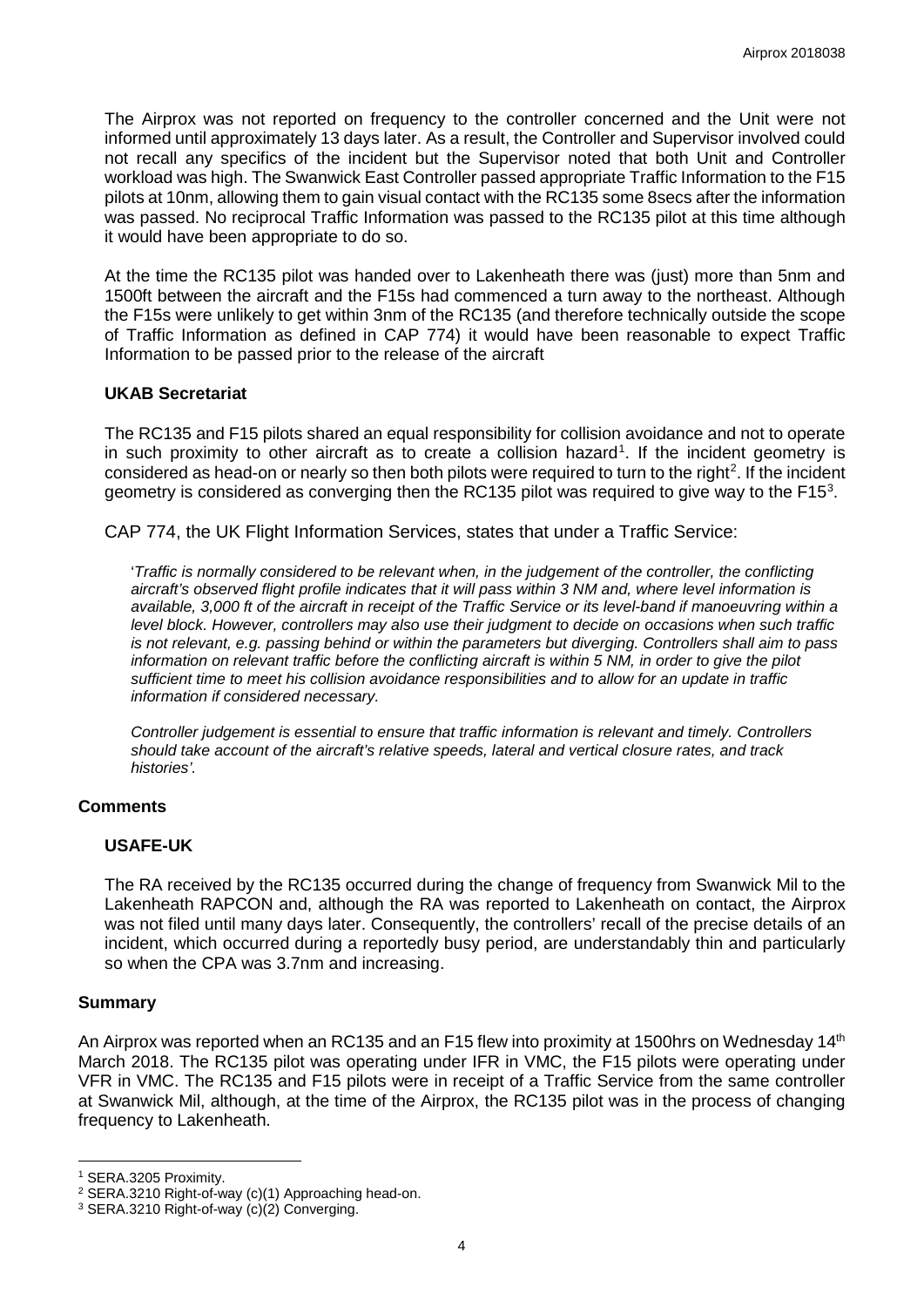# **PART B: SUMMARY OF THE BOARD'S DISCUSSIONS**

Information available included reports from the pilots and controllers concerned, area radar and RTF recordings and reports from the appropriate ATC and operating authorities.

The Board were disappointed that the Airprox had not been reported until some days after the event; because of this delay, valuable information was no longer available and the recollections of the incident by the controllers involved were greatly reduced. Notwithstanding, the incident was relatively straightforward and members were content that they had enough information with which to make an assessment.

Members noted that the Airprox had occurred in the busy airspace of the East Anglia Military Training Area within which the RC135 was inbound, under IFR, to Mildenhall and the F15 pilots were carrying out general handling in the area under VFR. Despite being busy with other traffic, in the period leading up to the Airprox the crews of the three aircraft involved were in receipt of a Traffic Service from the same controller at Swanwick Mil, which members agreed had undoubtedly assisted in their mutually derived situational awareness of each other.

For their part, the RC135 crew had passed NAVPI and were given a direct routeing to Mildenhall, descending from FL160 to FL70. The radar recording shows that there were a pair of F15s operating to the west of them. The RC135 pilot recollected, erroneously, that he had received Traffic Information about the F15s but the R/T transcript confirmed that no Traffic Information about the F15s was passed at any time by the Swanwick controller. However, from the RC135 pilot's report, the crew did appear to be aware of the presence of the F15s because they were on cross-coupled frequencies, they acquired the F15s on TCAS in their two o'clock at a range of 15nm, and subsequently observed the F15s visually when the pair levelled at about FL150 whilst they were turning away from the RC135 to the northeast. Having received the TCAS RA concerning the No 2 F15, they were not able to climb before CPA.

Meanwhile, the F15 pilots had been issued with Traffic Information about the RC135 at 10.7nm separation, with the F15s being 2300ft below the RC135. Shortly afterwards the F15 pilots reported visual with the RC135. About 30 seconds later, the RC135 was transferred to Lakenheath Approach when they were 5.2nm horizontally and 1500ft vertically apart. ATC members opined that it would have been good practice for Traffic Information about the F15s to have been passed to the RC135 crew before they were transferred; however, this was not considered seminal to the Airprox because the RC135 crew were already aware of the presence of the F15s through their own situational awareness and TCAS.

Noting that the separation at CPA was such that the aircraft were not in direct conflict, the Board quickly agreed that incident was best described as the RC135 pilot being concerned about the proximity of the F15s because he had received a TCAS RA. Turning to the risk, members noted that the RC135 pilot had seen the F15s on TCAS at about 15nm and had then obtained visual contact whilst they were turning away from his aircraft. The F15 pilots had also reported on frequency that were visual with the RC135 and had confirmed that they had been turning away at about 3nm. The radar recordings show that one of the F15s passed within 100ft vertically and 3.7nm horizontally of the RC135 at CPA, which was close enough to trigger the TCAS even though adequate visual separation existed. Although members re-iterated that the generation of a TCAS RA should not be considered routine, the parameters of TCAS algorithms were such that an encounter with an aircraft fitted with TCAS could generate an alert even when adequate visual separation had been achieved. Consequently, it was considered that normal safety standards had pertained in Class G airspace. The Board therefore categorised the Airprox as risk Category E.

Although they did not feel that a formal safety recommendation was appropriate in this case, having later in the meeting reviewed similar TCAS RA incidents generated by F15s against TCAS-equipped aircraft, the Board re-emphasised the recommendation made in Airprox 2018031 which urged that "USAFE(UK) re-brief their aircrew and controllers on the need to anticipate the effect of aircraft flight vector on other aircrafts' TCAS."